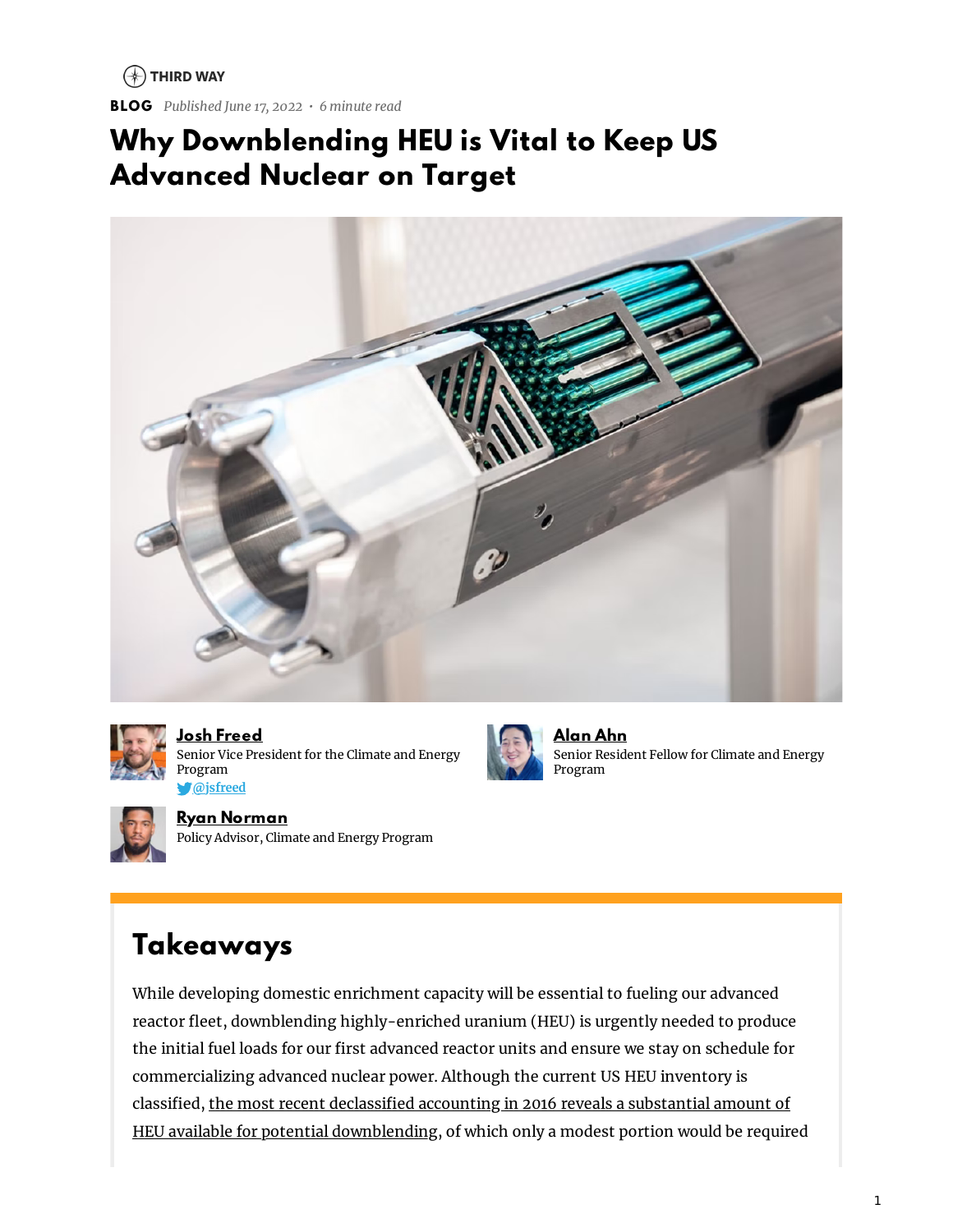to produce the first fuel cores for our leading advanced reactor demonstrations. Considering the climate, commercial, geopolitical, and national security interests at stake, we must move forward with downblending as swiftly as possible.

In recent times, Russia has held a dominant position in the provision of nuclear fuel services to the global market—for certain fuels such as high-assay low-enriched uranium (HALEU), required for many advanced reactor designs, they currently have a monopoly over [commercial](https://www.thirdway.org/memo/developing-domestic-haleu-supply-spells-freedom-from-russian-dependency) supply. Thus, it is crucial that we quickly develop the capacity to produce and enrich nuclear fuel domestically so we can ensure reliable supply for both our [existing](https://www.thirdway.org/memo/importance-of-preserving-existing-nuclear) fleet and emerging advanced reactor [technologies](https://www.thirdway.org/blog/revitalizing-americas-nuclear-energy-supply-chain).

Thankfully, there is momentum within the [administration](https://www.bloomberg.com/news/articles/2022-06-07/us-seeks-4-3-billion-for-nuclear-fuel-to-wean-off-russia-supply?sref=Vi7wu7Hv#xj4y7vzkg) and Congress to get our reactors the fuel they need. Third Way recently outlined two bills that contain solutions to our present nuclear fuel challenges. The [International](https://www.thirdway.org/blog/fueling-american-reactors-a-tale-of-two-nuclear-bills) Nuclear Energy Act of 2022, introduced by Senators Joe Manchin (D-WV) and James Risch (R-ID), authorizes \$3.5B towards the build-out of domestic low-enriched uranium (LEU) and HALEU production infrastructure. The Fueling Our Nuclear Future Act, [introduced](https://www.energy.senate.gov/2022/4/barrasso-introduces-bill-to-secure-american-fuel-for-advanced-nuclear-reactors#:~:text=WASHINGTON%2C%20D.C.%20%E2%80%94%20Today%2C%20U.S.,HALEU)%20for%20advanced%20nuclear%20reactors.) by Senator John Barrasso (R-WY), specifically focuses on HALEU supply challenges and provides funding for downblending to assure timely supply for our vanguard advanced reactor deployments.

### **Staying on Schedule with Advanced Reactors**

The Fueling Our Nuclear Future Act raises and addresses an essential point: although it is critically important that we develop domestic enrichment and nuclear fuel production capacity, DOE and industry acknowledge that this capacity will not be online quickly enough to produce the initial HALEU needed for the first Advanced Reactor Demonstration Program (ARDP) projects and other early advanced reactor deployments.

*Mithout initial HALEU fuel supplies, we risk significant <i>delays* to the *start dates of our first advanced reactors, thereby undermining the enormous bipartisan support and federal funding for advanced reactors in the US*. For example, the bipartisan infrastructure bill made a historic commitment to advanced nuclear [commercialization](https://www.thirdway.org/memo/why-the-bid-is-a-big-down-payment-on-clean-energy) by the end of the decade, ensuring \$3.2 billion of federal investment—to be matched dollar for dollar by the private sector—in the TerraPower and X-energy ARDP demonstrations. Further, Congress was clear in passing the law that the ARDP projects are to be completed by 2028. Any setbacks in the timelines of these demonstrations would compromise congressional mandates and the tremendous political and financial backing US advanced nuclear has received thus far.

Holdups in the first advanced reactor demonstrations could have negative impacts on the competitiveness of these technologies, as advanced reactor developers have sought to overcome conventional nuclear's legacy of costly project delays. More directly, delays in the ARDP projects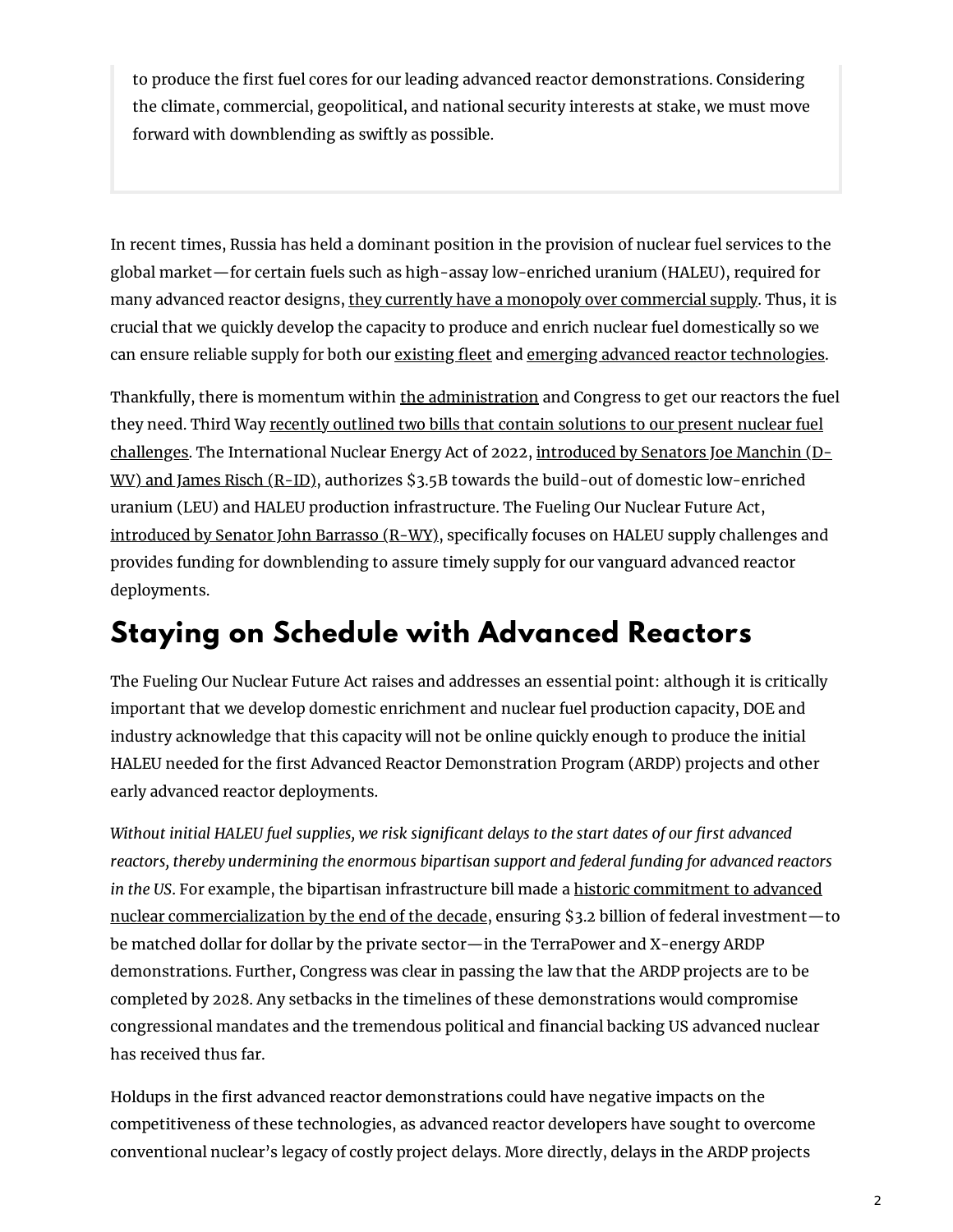would likely result in significant workforce atrophy as prospective employees may move on to other employment. In the case of an extended interruption, the host communities of these demonstrations could suffer economic and employment disruptions if plants are not operational on schedule.

Moreover, delays in our first advanced reactor deployments only push back an urgently needed solution to reducing emissions and achieving robust [decarbonization](https://www.thirdway.org/memo/how-advanced-nuclear-got-on-the-map) goals. The invasion of Ukraine has added even greater importance to meeting our ambitious schedules for commercializing advanced reactors, as our European partners and allies are urgently seeking energy alternatives to reduce their [dependence](https://www.thirdway.org/memo/making-the-u-s-the-worlds-arsenal-of-clean-energy) on Russian natural gas.

## **Downblending to Produce HALEU**

In addition to intensifying the urgency of deploying advanced nuclear, the conflict in Ukraine revealed a major fuel supply bottleneck: Russia is the world's only commercial supplier of HALEU that many of our advanced reactors will need. With Russian HALEU now off the table, the only way to produce HALEU fast enough to meet the ARDP schedules is downblending [highly-enriched](https://www.world-nuclear-news.org/Articles/US-awards-HEU-downblending-contract) uranium (HEU) into HALEU, as a one-time measure, to fuel the first cores for the ARDP reactors. DOE's National Nuclear Security Administration (NNSA) is responsible for managing the stockpile of excess HEU, and that inventory is classified. While DOE acknowledges that downblending could be a temporary solution to the HALEU challenge, some within NNSA have opposed providing any surplus HEU from their stockpile to produce HALEU. These voices have argued that excess HEU should be solely reserved for national security missions, the use of government downblending facilities is already oversubscribed, and the civil nuclear mission of DOE is not a strategic priority.

However, in 2016, the Obama [administration](https://obamawhitehouse.archives.gov/the-press-office/2016/03/31/fact-sheet-transparency-us-highly-enriched-uranium-inventory) declassified an accounting of the amount of HEU in the stockpile and the amount needed for the national security missions. In that document, it was noted that as of September 30, 2013, the total US HEU inventory was 585.6 metric tons, with 499.4 metric tons "for national security or non-national security programs including nuclear weapons, naval propulsion, nuclear energy, and science." Of the remaining 86.2 metric tons, the federal government noted that "*41.6 metric tons was available for potential down-blend to low enriched uranium*."

1 metric ton of HEU will produce approximately 4-5 metric tons of HALEU through downblending. Given that the first cores of the ARDP Pathway 1 demonstrations will require an estimated 25 metric tons of HALEU, roughly 6-7 metric tons of HEU would be needed for downblending. While we don't know NNSA's exact surplus HEU inventory today, *the most recent declassied accounting shows that there was a signicant amount of material available for downblending, of which only a modest amount would be required to produce initial HALEU fuel needs.*

# **Conclusion**